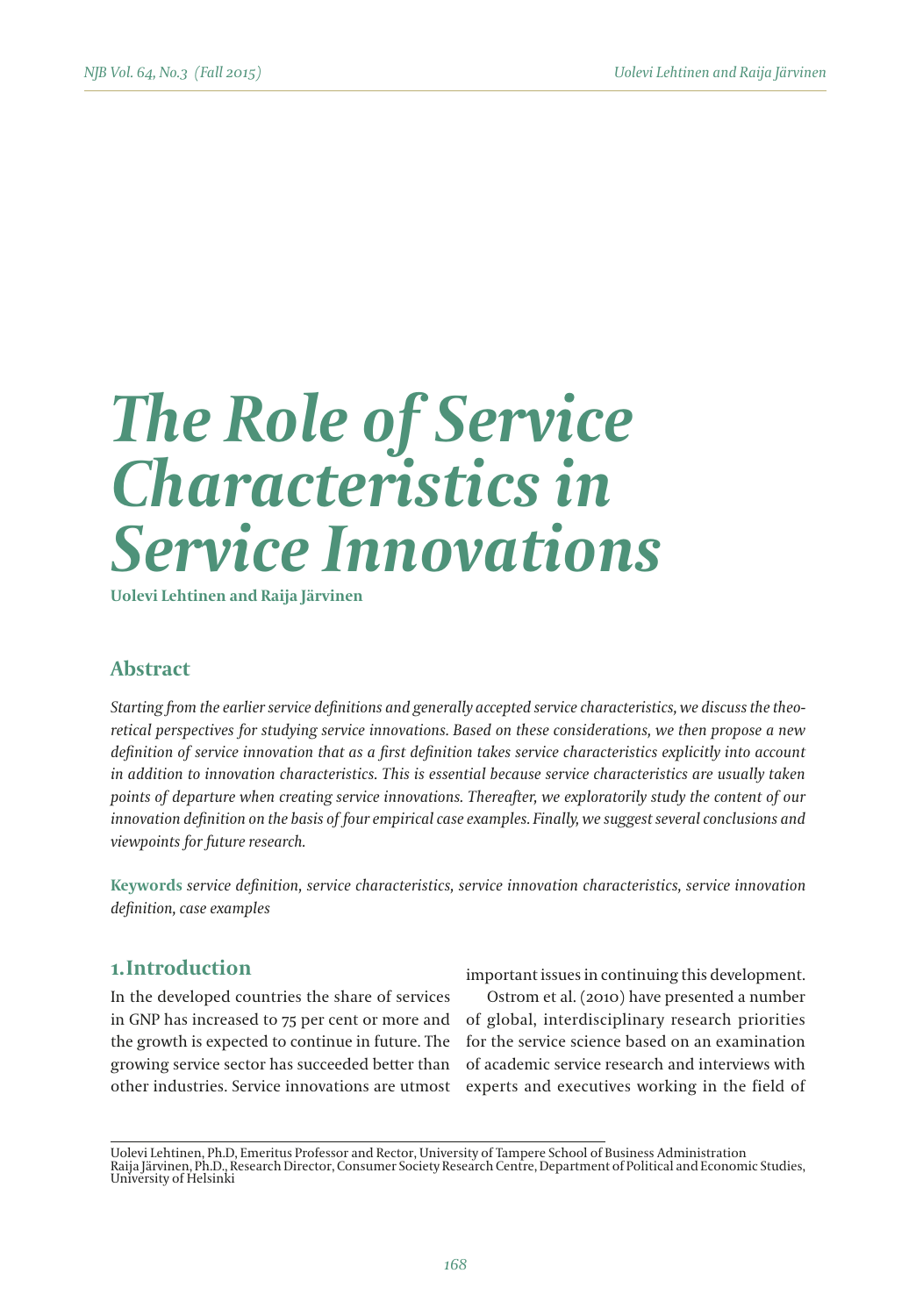services. One of these priorities is to stimulate service innovations, which actually is also one of our background objectives in this article. The realisation of the objectives of this article also deals especially with enhancing service design, as well as measuring and optimising the value of service.

In principal, the impact of service innovations is close to the impact of goods innovations: both types of innovations usually increase efficiency, decrease costs, create new activities and open new avenues to markets. In addition, the importance of services as a part of industrial products has increased. However, Hipp and Grupp (2005) argue that innovations in service industries seem to be difficult to explain in terms of traditional innovation theories and typologies. This can be interpreted so that service innovations deviate from product innovations even though the line between goods and services is generally diminishing, and thus also services are partly services and partly goods.

Technology is utilised in service innovation and development increasingly often. van der Aa and Elfring (2002) even argue that through a new technology new services have been discovered. Yet research is still sparse on how technology changes the characteristics of services (Järvinen & Lehtinen, 2005). Therefore, we limit the empirical perspective of this article to technology-based services and e-services. The term technology-based services usually covers e-services but in this article we make a distinction between services that utilise technology in their production processes and services utilising electronic channels in their delivery processes.

A lively debate over service characteristics started in the late 1970s, but after the first stages very little has occurred in this area. Some scholars (e.g., Lovelock & Gummesson, 2004; Vargo & Lusch, 2004a; 2004b) have presented justified criticism against some of the earlier statements. They have even claimed that adhering to the earlier tradition prevents the birth of fresh ideas in service marketing literature and research. Lovelock and Gummesson (2004) pay attention to information technology and its impact on the content and characteristics of services. They conclude that there is insufficient research to demonstrate these effects.

The main objective of this article is to introduce a new definition of service innovation that, in addition to innovation characteristics, takes the most typical service characteristics explicitly into account. This is essential because service characteristics are the natural points of departure when examining and creating service innovations. So far, service characteristics are dealt with in diminutive extent when defining service innovations. The empirical objective is to examine and interpret four case examples especially from the perspective of the proposed definition. Two of the examples are technology-based service innovations and two of them are electronic services. This is because most of the novel services nowadays utilize either technology development or electronic environment or both.

The article is organised as follows. After the theoretical part dealing with service concept, service characteristics and service innovation we will present an empirical examination of the manifestation of the main service characteristics. Finally, we will discuss about the results and suggest guidelines for future research.

# **2. Service Definition and Characteristics**

In the article by Ostrom et al. (2010) the very first research question is: "What is an ideal service concept?" This complies with our belief that service definitions and service characteristics are essential when examining, creating and utilising service innovations.

General discussion about services started from Adam Smith's "The Wealth of Nations" (1776), and still continues even today. Consequently, there are many different definitions of services and many different conceptions of essential service characteristics. Any service definition and conception is more or less problematic. Finding an ideal definition and a corresponding list of characteristics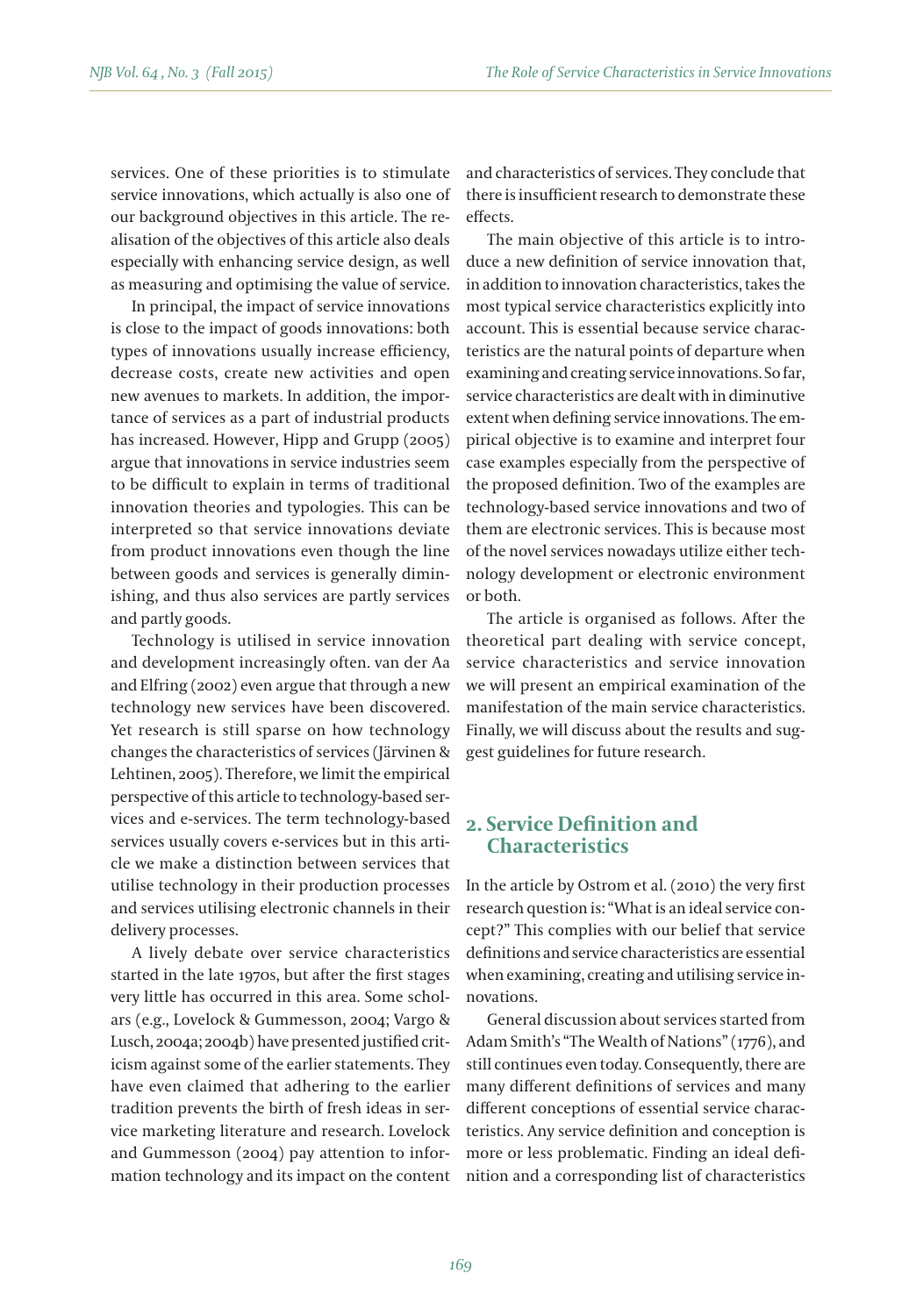is very difficult, if not impossible. Therefore, we have to start with some reasonable definitions and corresponding characteristics. Our choice is the service definition by Lehtinen (1984):

*'Service, actually a service-like marketed entity, is a benefit providing object of transaction that is a more or less abstract activity or process of activities essentially produced, marketed and consumed in a simultaneous interaction.'*

The above service definition by Lehtinen (1984) contains four basic characteristics usually connected to services, namely: 1) abstract nature, i.e., intangibility, 2) process nature, 3) the simultaneousness of production, marketing (!) and consumption which is called inseparability, and 4) the interactive nature. The focus of this article is particularly on these four characteristics. Then we provide our conceived reasons for abandoning some other commonly proposed service characteristics. We underline that the scope of the service definition is quite wide because two of the characteristics of the definition are general and actually compulsory parts of any service definition and the third characteristic is "essentially" limited. The fourth characteristic, on its part, refer to traditional personal services that are provided face-to-face.

We consider that the discussion on service characteristics is of highest importance as the content of service concept can be defined properly through these characteristics. Even Grönroos (1991) reminds that it is more useful to examine service characteristics than to attempt to create the most perfect definition of services. Any way, innovation in general could and should be planned through these basic characteristics, even though their emphasis varies according to the service type.

Services are generally considered *intangible* by nature. However, no services are purely intangible. Even the most abstract services, such as financial services (cf. Järvinen, 1998; Ahonen, 2005; Nordman, 2004), are often made more tangible through various written documents. Zeithaml, Parasuraman and Berry (1990) have identified tangibles, such as physical facilities, equipment, personnel and communications material, as one of the key dimensions of service quality. On his part, Lehtinen (1984) suggests the terms 'service-like' and 'goods-like' to be used to describe whether one is dealing either with an entity consisting mostly of intangible elements of services or with an entity consisting of mostly tangible goods.

Most services consist of various *processes*, which the providers and customers have to follow. These processes are especially important when using technology-based and e-services; otherwise the whole service system does not function well. So far technical devices and ICT-systems cannot treat customers as individually and flexibly as traditional service encounters.

*Inseparability* of production, marketing and consumption is linked to interaction during the service encounter. By using inseparability as a criterion, services may appear as markedly different from each other. Depending on the service, it may be produced, marketed and consumed either simultaneously or separately. However, there are services that do not necessarily follow the inseparability logic. For example insurance services are often marketed and produced separately. When an insurance policy is underwritten, insurance consumption, i.e., the experience of security, starts and lasts for the entire insurance policy period (e.g. Ylikoski & Järvinen, 2011). Many, but not all, banking services follow the same mode.

*Interaction* between customers and providers is mainly realised during the service encounter. Some service scholars have adopted this interactive nature in their definitions, e.g., Lovelock (2001) defines services "as an act or performance offered by one party to another (…)". Grönroos (2000) also stresses interaction between customers and service providers. Moreover, Liljander and Strandvik (1995) pinpoint that some services can be called relational, comprising the interactive nature of services.

Traditionally personal interaction is considered an essential part of all services, but nowadays in many technology-based services personal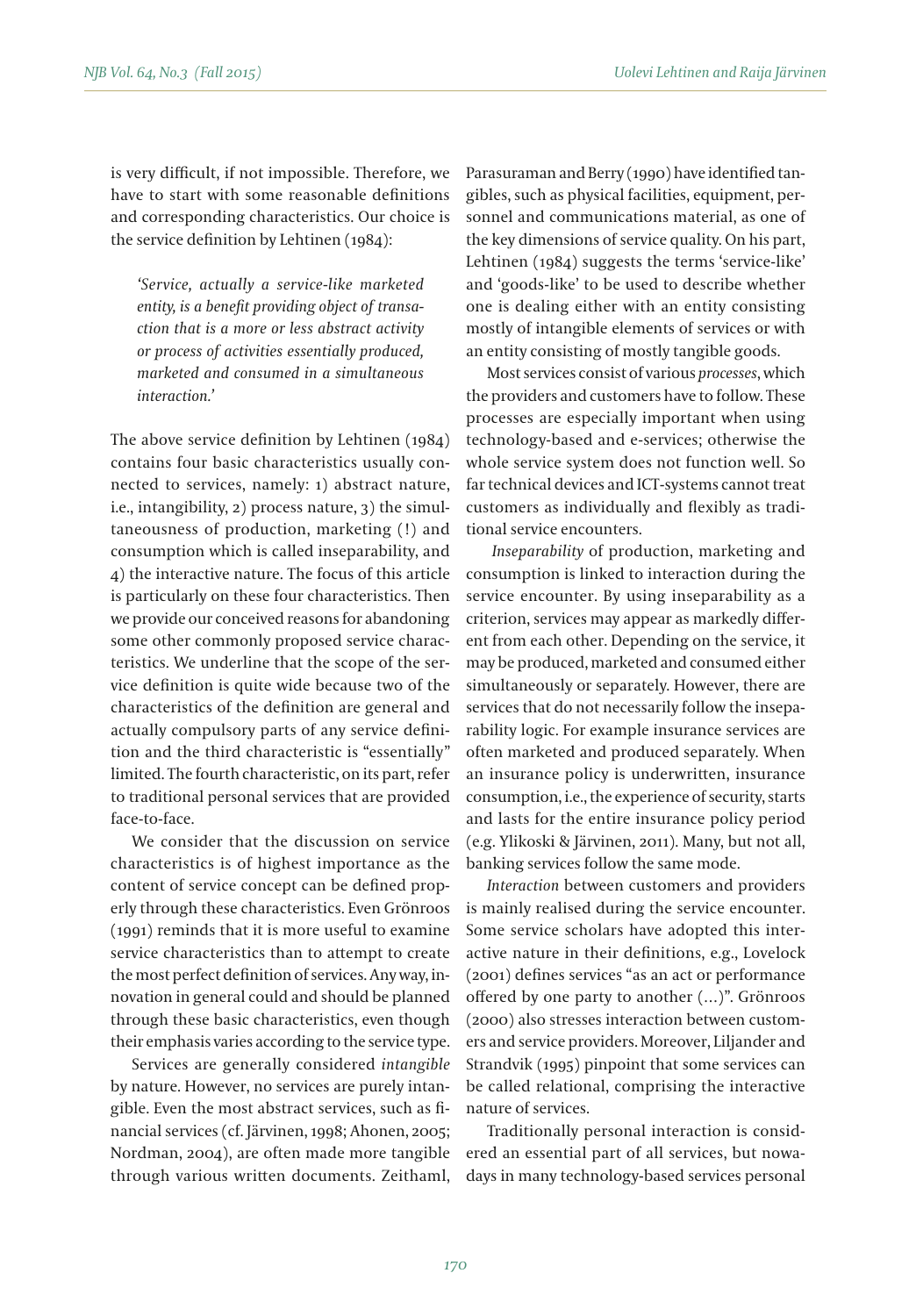interaction is restricted or eliminated (Bitner et al., 2000), and customers are transacting mainly or only with machines. Consequently, we raise a question: Does interaction always require a human response, or can it be totally replaced by an automated reply? Even if there is no ultimate answer, a service may become effective and still retain its relational nature, if the automated service functions interactively. A great challenge lies in the continuum between highly personal interaction and highly automated interaction. Yet, personal interaction is vital in after marketing in, for example, performing service recovery or solving technical problems (Lovelock, Wirtz & Keh, 2002).

For a long time technology has played an increasingly strong role in service research (e.g., Bitner, Brown & Meuter, 2000; Dabholkar, 2000). Technology is emphasized at the expense of interaction. It may be a trend that human interaction is diminishing from some services, although personal service in many cases remains important. Heinonen (2004) has defined a technology-based service 'as a service with both tangible and intangible elements that is performed totally or partly by the customer via a technology interface.' This leads us to consider whether the term 'automated interaction' should even be used when technical devices are communicating with each other without human contact (Järvinen & Lehtinen, 2005). The other alternative is that there is a machine at the other end and a human being at the other. This option we call 'semi-automated interaction'.

In addition to the service characteristics discussed above, among the others often referred to are heterogeneity, ownership and perishability (see e.g., Zeithaml & Bitner, 1996). We will explain very shortly why these characteristics are excluded from our article. First, many goods are also heterogeneous. On the other hand, heterogeneity tends to vanish from services along with technology and they become highly standardized. Even differentiated services often consist of standardized elements (Lehtinen & Järvinen, 1996; Vuorinen, Järvinen & Lehtinen, 1998; Järvinen, Lehtinen & Vuorinen, 2003; Lovelock & Gummesson, 2004). Second, the studies by Järvinen (1998) and Ylikoski and Järvinen (2011) indicate that ownership is transferred in many services, but there are still many services that do not employ the issue of ownership. Third, perishability is destroyed at least from information-based services because they often allow recording, replay and reuse (cf. Lovelock & Gummesson, 2004).

## **3. Service Innovation Definition and Characteristics**

In order to connect service characteristics to service innovations, the latter concept has to be discussed. According to Menor, Tatikonda and Sampson (2002), the two constructs 'service development' and 'service innovation' have been used interchangeably in earlier research. However, service innovation is often seen as a more extensive construct than service development. Service innovation and service development can be distinguished in a way that the former describes the strategic issues of offering new services and the latter describes the tactical management of development activities (Menor et al., 2002). This may be the right direction in trying to understand the phenomenon, but we are not convinced that the division is reasonable. The line between strategic issues and tactical issues is often unclear and dependent on the situation.

In service marketing and management literature, the theoretical alternatives to study service innovations can be grouped as follows: 1) new service development (NSD) (e.g., Cowell, 1988; Johne, 1993; Edvardsson, Haglund & Mattson, 1995; Edvardsson & Olsson, 1996; Olsen & Sallis, 2006; Smith & Fischbacher, 2005), 2) service design (e.g. Shostack, 1977; 1982; 1984; Ballantyne, Christopher & Payne, 1995), 3) service re-engineering (e.g., Drew, 1994; Curry, 1999), and 4) development of innovation processes (e.g., Johne & Harborne, 1985; Morgan, Cronin & Severn, 1995; Cooper & Kleinschmidt, 1994; Berry, Shankar, Parish, Cadwallander & Dotzel, 2006; Rizova, 2006). The groups are partly intertwined with each other.

Innovation is not a very new term in academic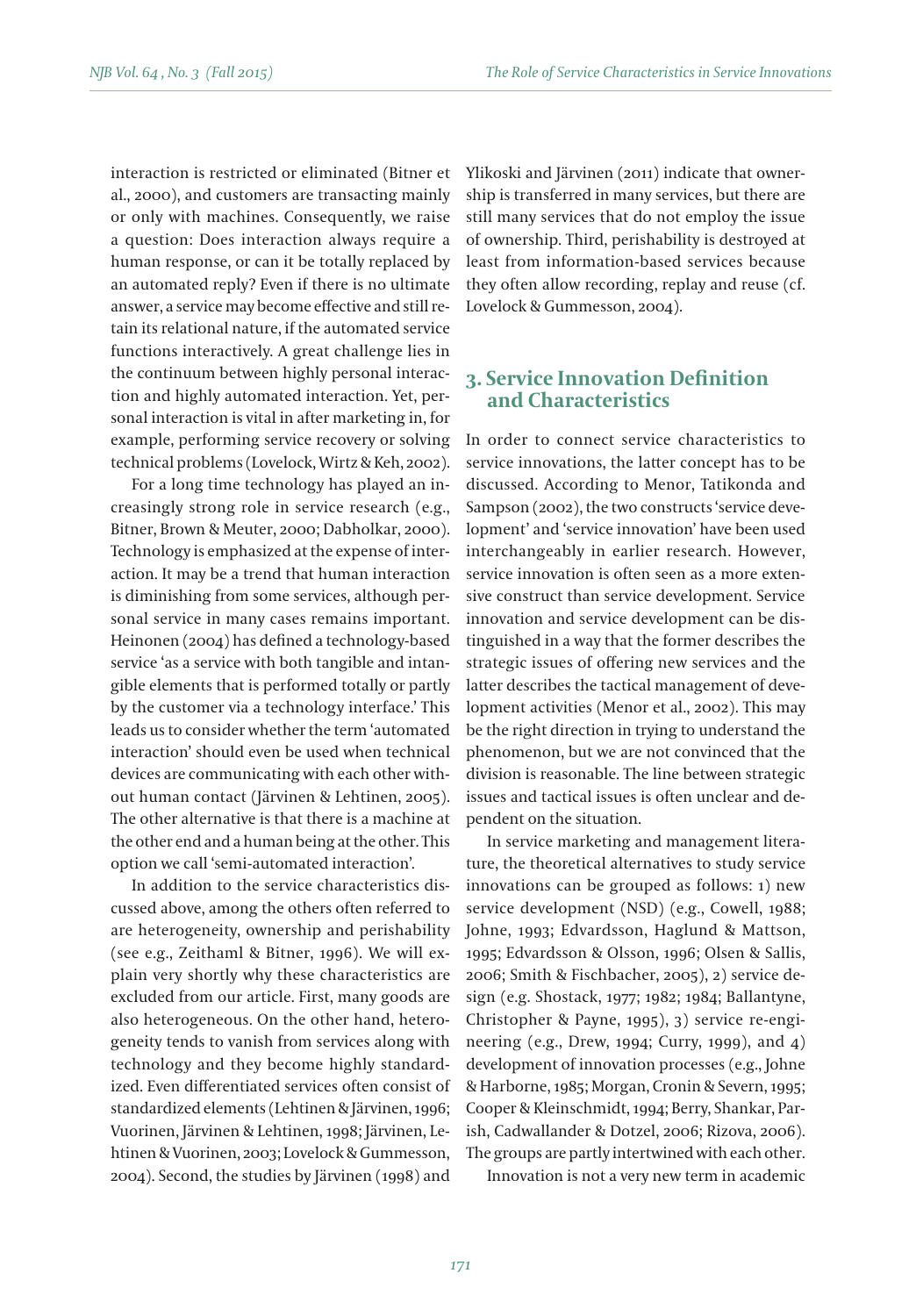business literature. Sundbo (2001), referring to Schumpeter (1934), defines innovation as 'the introduction of new elements or a new combination of elements in the production or delivery of manufactured and service products.' Newness seems to be the central characteristic of innovation in this definition. Innovation can be defined either narrowly as confined to the idea generation phase (Edvardsson, Gustavsson, Johnson & Sanden, 2000), or broadly, incorporating the whole process of service development (e.g., Sundbo, 1998; 2001). Today, many business managers in particular emphasise marketing, saleability and other business abilities in the innovation context. They consider that innovation is realised only if it can be commercialised.

Hill and Jones (1998) define innovation as 'the process by which organisations use their skills to develop new goods and services or to develop new production and operating systems so that they can better respond to the needs of their customers.' In this definition, the main characteristics of service innovation are skills that organisations use in developing new services and/or new production and operating systems, and to better respond to the needs of customers. However, as far as services are concerned, this fairly pertinent definition may be criticised for disregarding service characteristics. It also differentiates services and their production and operating systems rather vaguely.

The innovation process can be multidimensional where various stages overlap with each other (Pohjola & Mittilä, 2006). Nevertheless, the result of innovation work, e.g., a new service, is often referred to as an innovation. It is our opinion that the innovation process itself and its result, i.e. a service innovation, should be differentiated from each other. The reason lies behind the service characteristics. Namely, the result of an innovation process is a new innovative service, which on its part manifests a processual nature.

After linking our previous discussion on service innovation and characteristics, the definition of service innovation emphasising both service and innovation characteristics and their processual nature can be formulated as follows:

*Service innovation is by large an intangible and benefit-providing new object of an exchange process that includes to some extent inseparable production, marketing, consumption and other service processes, and is better targeted to produce value for customers and service-providing organisations, and developed by using the skills and knowledge of service providers and customers in simultaneous interaction.* 

Thus, service innovation is a new service with the basic service and innovation characteristics. Now the main service characteristics are included in our definition. Basically, innovation is a benefit-providing object of exchange when speaking about service-like entities. Inclusion of 'benefit-providing' and 'to produce value for customers and the service-providing organisations' is also important.

The processual nature is significant in any service innovation. Every service process should be studied carefully as a part of any innovation, because it may be influenced by different service characteristics in unique ways, compared to other processes. We have not included operating systems in the definition, though we consider that an improved operating system is often linked to innovation. Customers cannot, however, see operating systems comprehensively because they are, to a varied extent, a backstage function, and thus invisible to the customers. Like Atuahene-Gima (2005), we consider in our definition that personnel skills and knowledge are of utmost importance in creating a new service innovation. She even proposes that both competence exploitation and competence exploration are usually required.

Our definition of service innovation is based on the service definition presented earlier which is quite wide. Consequently, our definition of service innovation can be considered a relatively wide and open definition, though there are some additional limitations in our definition of service innovation. For example, the number of characteristics and their level of importance can vary. Many characteristics can be dependent on each other in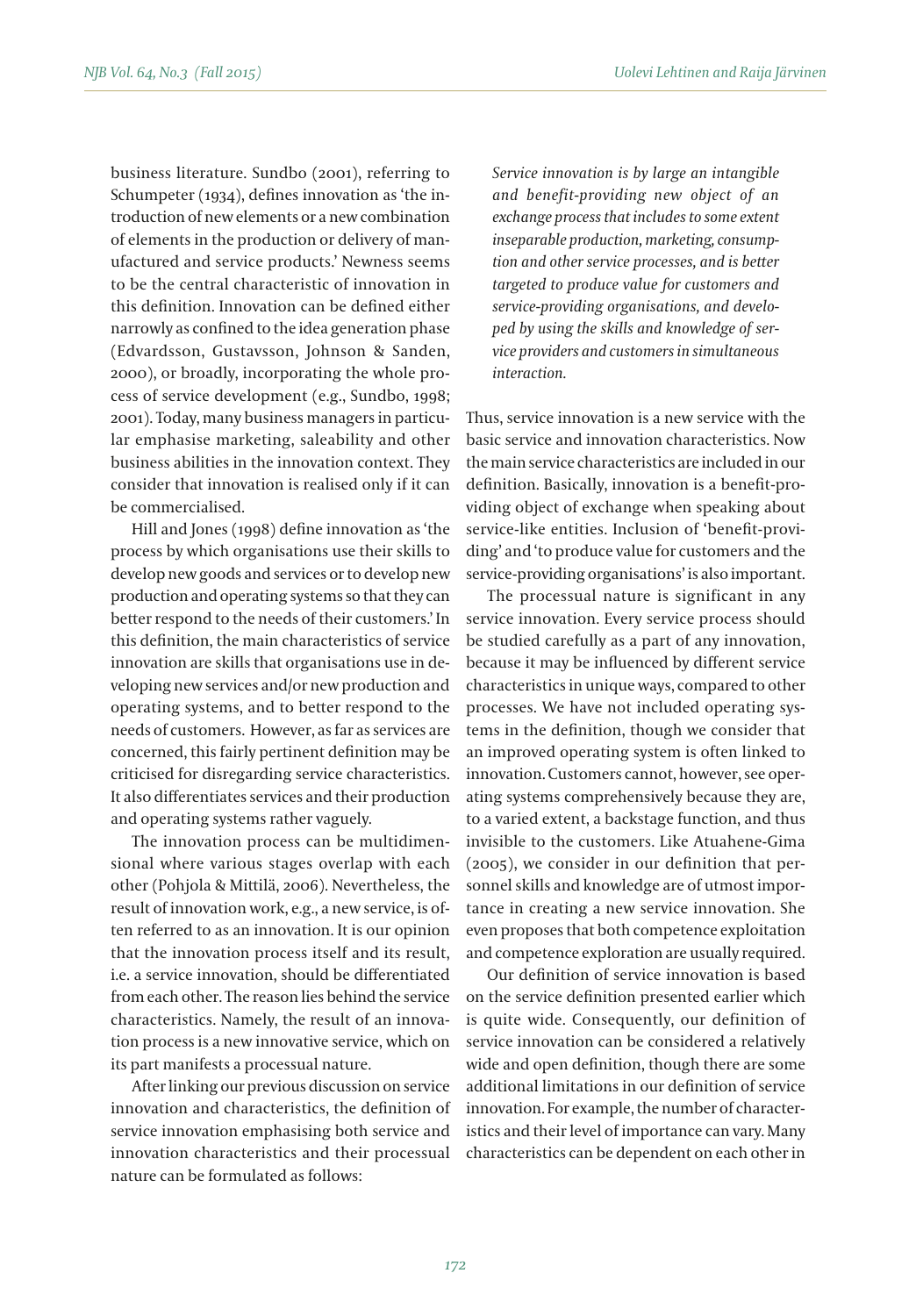such a way that a change in one characteristic may lead to changes in another characteristic.

A service innovation can be a novel service encounter and/or a novel outcome of the encounter. Lovelock et al. (2002) have identified seven categories for the development of new services. Only the first two categories include clear innovations, whereas all the other categories conversely contain only some innovative elements. The first category deals with major service innovations that are new core services for markets, and the second category consists of major process innovations. Lovelock et al. emphasise that all service improvements are valuable, but in addition to this, we believe that service providers earn best by proper innovations, i.e. services that clearly offer new value and may also be targeted at new customer segments. We agree with Vargo and Lusch (2004a) when they argue that success comes from finding ways to provide efficient, standardised solutions that are easier for customers to use.

Notwithstanding, Lovelock et al. (2002) warn not to rush into adopting new innovations without thinking through the implications for customers, employees and the overall operating system, because otherwise it may end up in pain. Careful consideration of the nature and characteristics of each service innovation is required. It is important to understand that there is no one and only best way with regard to innovation strategy (Hine & Ryan, 1999). However, innovation per se does not benefit the company unless it manifests value in the customer-driven marketplace (Kaudampully, 2002). It is fair to admit, that customers choose how they use services: either automated or personal interaction or something between the two. However, to successfully use of automated services, customers are obliged to have sufficient physical and mental skills and/or appliances to make it possible (Vargo & Lusch, 2004a).

Many new services fail because they simply have no market (Ogawa & Piller, 2006). Especially technology-based service innovations may be problematic, as customers cannot experience them before their launching and there often is no 'market pull', i.e. latent need in the market (cf. Herstatt & Lettl, 2004). Repo et al. (2006) argue that totally new services are unlikely to become saleable until customers find out what real value they can bring or what needs they can fulfil (see also Zolfagharian & Paswan, 2009). In order to ensure saleability, the mission of any service provider should aim at adding value by solving customers' problems, and in this the participation of the customers is essential. Anyway, saleability is a problematic issue because it leads to e.g. the following questions: To what extent should a service be saleable? How profitably should it be saleable? For these reasons, we did not include saleability as such in the definition, but it is implicitly included in marketing and customer values. Respectively, many scholars suggest integrating customers strictly to the innovation processes (Franke, von Hippel & Schreier, 2006; Ogawa & Piller, 2006; von Hippel & von Krogh, 2006), because it creates a positive attitude towards innovation from the customers' part.

All in all, in targeting innovative outcome, service characteristics represent natural points of departure and concurrently they should be a focus of the work during the innovation process. Thus, we have returned to the basic reasoning of our study.

# **4. Empirical Case Examples of Service Innovations**

### 4.1 Description of Four Case Examples

In this chapter, four empirical case examples describing service innovations are discussed. These real life examples serve as an exploratory examination of how these characteristics are linked with service innovations. Two of the examples are innovations born from technological development, and two of them are e-services. Both types of innovations represent the areas where most service innovations will be focused in the future. In fact, we preferred to examine empirically the modern service innovations on the basis of our general definition. All the four service innovations were instigated by technology push, which Hers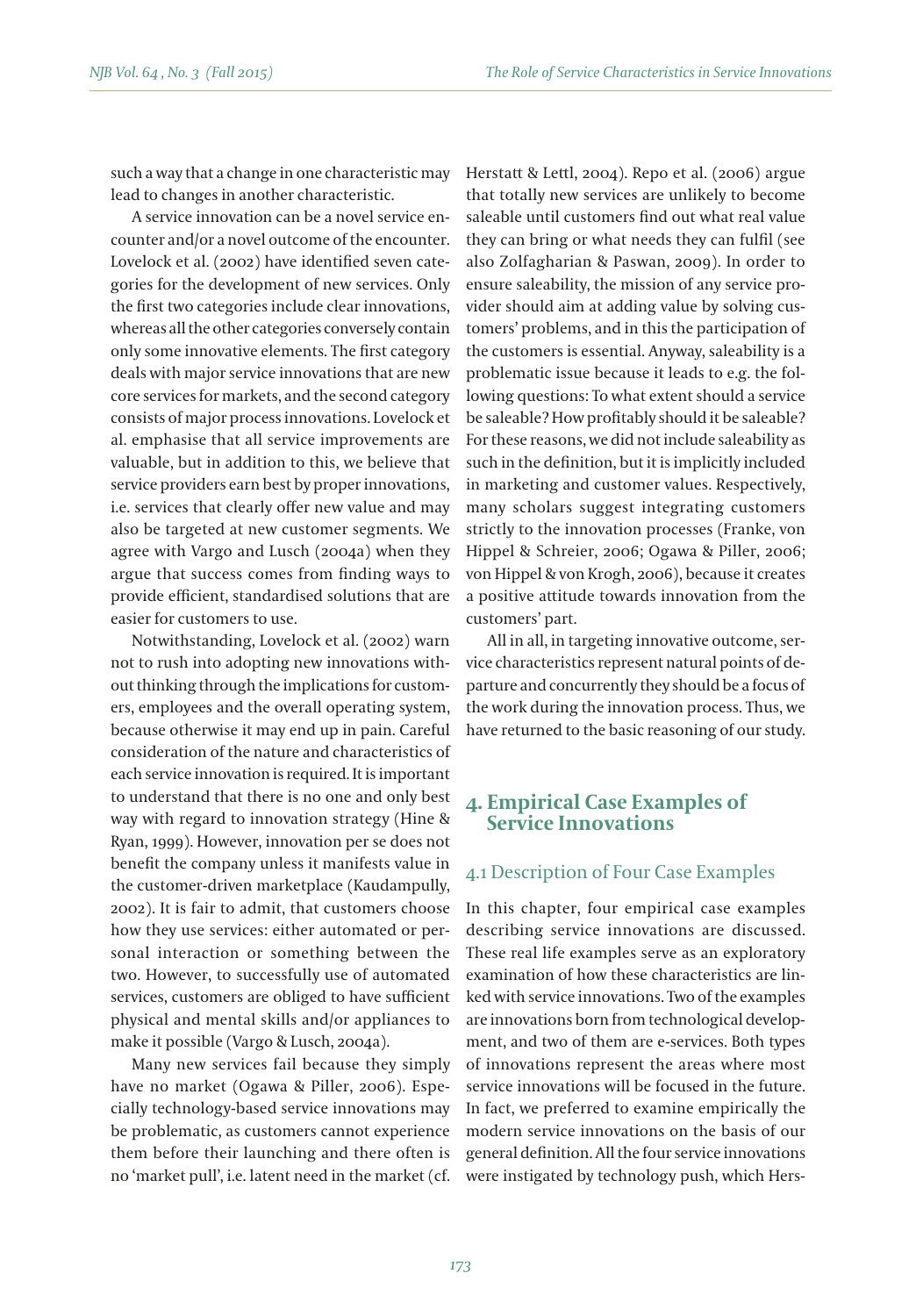tatt and Lettl (2004, p. 156) describe 'as situation where an emerging technology or a new service combination of existing technologies provides the driving force for an innovative product or problem solution in the market place.' Three of the four examples represent consumer services and one of them, the e-risk management toolkit, is targeted at SMEs, providing an example of b-to-b services.

The empirical study was carried out in following sequential phases (see e.g. Gummesson 1999): First the researchers interviewed a number of experts in the various service sectors and encouraged them to suggest examples of the recent service innovations. Thereafter, the service contents of the suggested services were studied carefully, and four examples were selected. The next step was to interview representatives of the service providers and write case descriptions. In this connection the categories of service innovations as listed by Lovelock et al. (2002) were identified. Finally the researchers analysed the case examples according to the service characteristics.

#### *Case example 1: Household budgeting*

Household budgeting introduced by a fairly large Scandinavian bank is based on an ICT-system that produces a yellow household budget book. It is formulated according to the layout of the Finnish state budget. In fact, household budgeting represents a new service concept for managing service encounters. Customers are encouraged to book a one-hour appointment with a bank teller and during the encounter their incomes, outcomes, as well as current assets and liabilities, i.e. financial investments and loans, are entered into the ICT system. As a result, the ICT system assists the teller in advising how to limit costs, invest extra money and finance household investments through various types of loans. At the end of the meeting, customers obtain their own yellow books with real-life figures on their household finances.

Household budgeting is a completely new type of service concept that has been successfully launched in the market. The service is free of

charge, aimed at attracting new potential customers. The main advance of this innovation is that it serves to improve the management of financial assets and liabilities. Through household budgeting, the bank aims to sell additional banking services to households, such as various financial instruments, credit cards, short term loans etc. At the same time, the bank is able to control customers' budgets, by e.g. anticipating their financial problems.

Household budgeting is a technology-based innovation consisting of a standardised concept that is utilised during service encounters in personal interaction between a teller and a private customer. The teller uses the ICT system, the customer provides the data to the system and as a result the household budgeting system suggests how to handle the customer's financial affairs.

#### *Case example 2: Private investment combining stocks and derivatives*

Some international banks have developed a package that combines stocks and derivatives for their private customers. The basic idea is to increase profits and secure investment capital by means of derivatives when stock markets produce low profits under uncertain market conditions. The combinations vary according to time horizons from short-term to long-term investments. They can be restricted to certain areas of financial markets. Even the number of stocks and derivatives can vary according to customer preferences. ICT assists in managing the selected portfolio of stocks and derivatives by following the chosen allocation and other terms. There is a set of alternatives of packaged stocks and derivatives available as self-service on the Internet. The service package can even be tailored to the needs of the customers, but in that case the customer has to negotiate with a representative of the bank either face-to-face or on the phone.

The innovation in this service lies in combining two existing but separate services together into one core service. It is a technology-based service,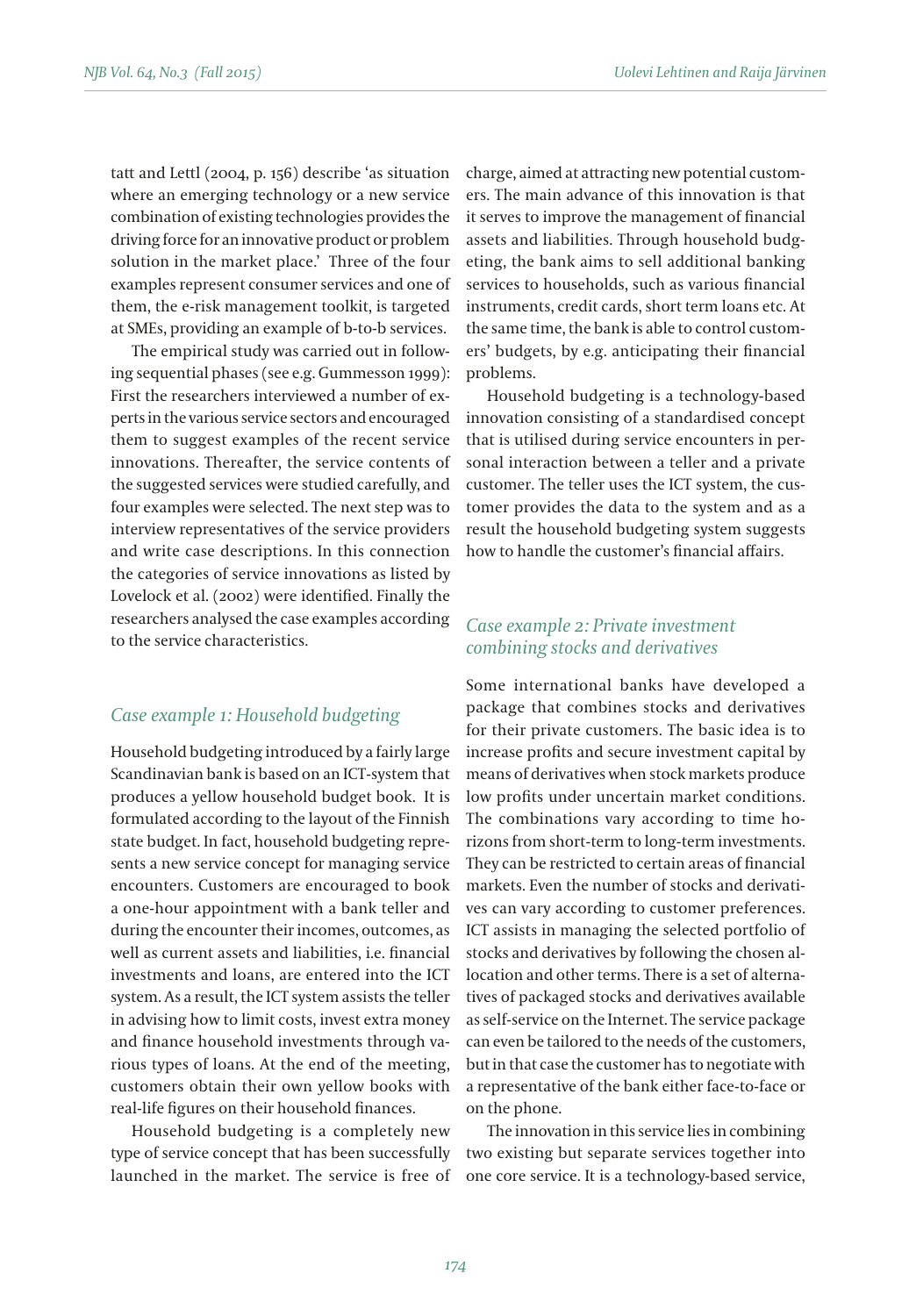because ICT development has made it possible to bundle an unlimited number of various kinds of financial investment packages.

# *Case example 3: e-risk management toolkit for SMEs*

The e-risk management toolkit for SMEs interested in risk management provides easy-to-read information and practical assistance on how to identify and handle various risks. Different elements of risk management are grouped into small sections that can be handled with a reasonable amount of work. The toolkit covers a wide selection of risks, such as business risks, environmental risks, product risks, personnel risks, occupational safety and health risks, travel and traffic risks, etc. This enables the risk management process to be set in motion with little time and effort, and results can be achieved without delay. The e-risk management toolkit includes also instruction and work booklets, work cards, info cards, vulnerability analysis, and a trainer's guide that can be loaded from the system.

The toolkit functions as a self-service only and it is free of charge. There is no personal assistance available. The only exceptions were the training courses organised after the launching of the service in electronic environment. A free community called SME Risk Management Forum maintains the toolkit and its work is based on voluntariness. The development of the toolkit was financed by public allowances.

The innovative aspect of this service is that an existing toolkit was moved to the Internet, but it was adapted it in a way that it became easy to use as a self-service. Thus, the logic of the toolkit was changed in order to suit the electronic environment and guide users in how to proceed with their risk management issues.

#### *Case example 4: Properties for sale e-portal*

The e-portal containing properties for sale is designed for private customers searching for a new home. It contains information, photographs and maps of properties for sale. Real estate agents carry the costs of the portal, while for home seekers it is free of charge. The portal has been redesigned several times in order to help the home hunters to find their dream homes more easily by matching their wishes with the alternatives on offer.

The redesign of the portal provided more new profiling variables. The original variables included location, type of property, number of bedrooms, size in square meters and price. Now the profiling can be zoomed by several optional variables, such as year of construction, sauna, elevator and quality level. If a home turns up that matches the requirements, a request of personal contact may be left for the real estate agent involved in selling the property. If the e-portal does not find suitable alternatives, one may use a so-called 'watch service', which will deliver an automated e-mail as soon as a suitable home appears on sale.

Even though the portal itself functions as a self-service, it aims to get home hunters and real estate agents into personal interaction with each other. It is very rare that a property is bought without a visit to the premises, and for this reason, the parties will usually continue negotiations face-toface outside the e-portal.

This case example represents an existing e-service that was improved by additional novel and innovative elements offering more benefits for home hunters. Earlier, with a more limited number of variables, the home hunters had to go manually through the properties for sale and try to find the important information of their future home on they own. If the information was not presented, they had to contact the real estate agent and ask for more.

To summarise the case examples it can be stated that household budgeting is a new concept targeted towards selling something extra to existing and potential customers. Stocks & derivatives represents a new packaged mode of combining two existing core services, the e-risk management toolkit transfers existing business into the internet environment in a new way, and the property e-portal represents improvement of an existing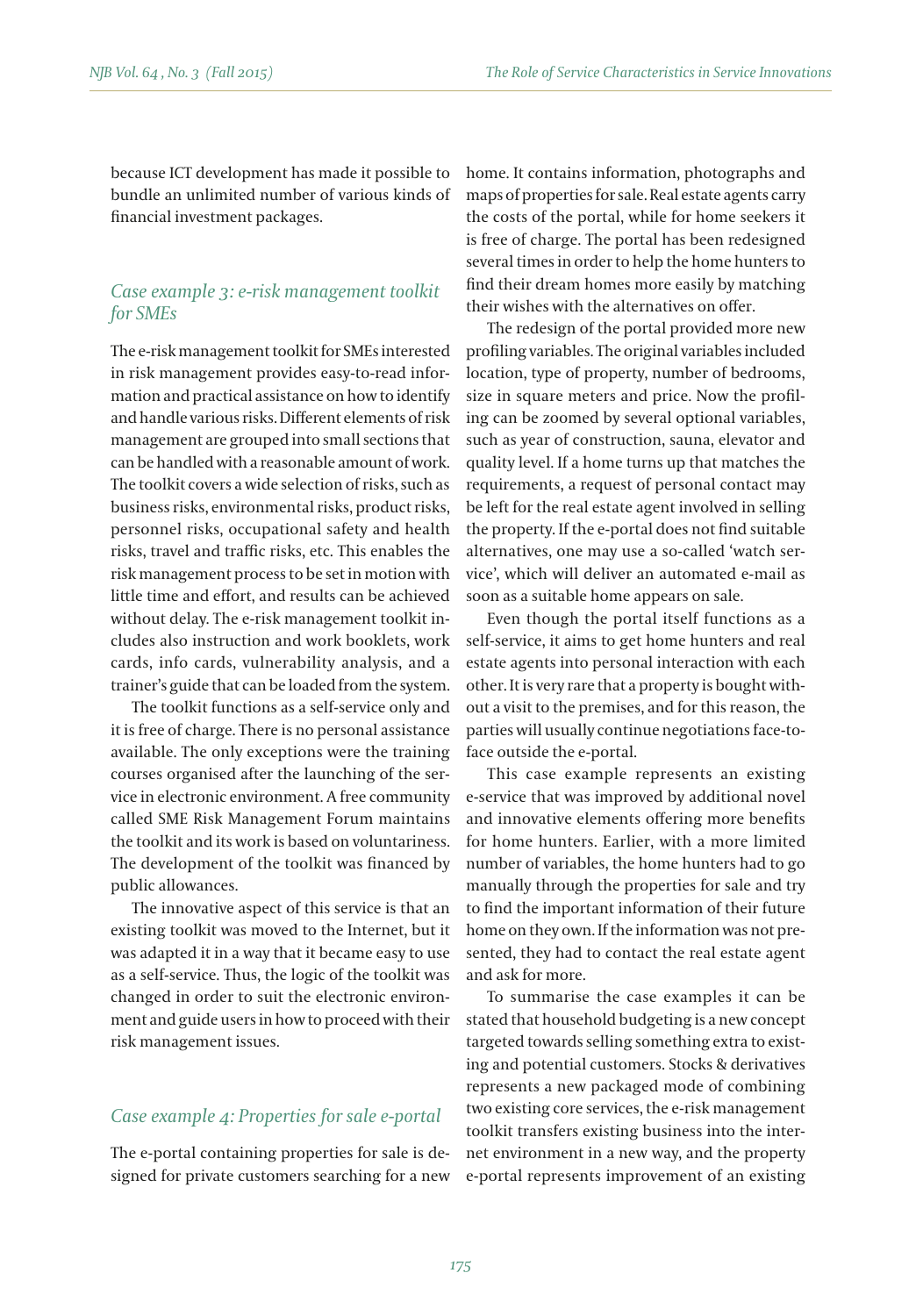e-service. As a result, the innovation processes and their results are different from each other in each case example, as may also be the case with their service characteristics.

#### 4.2 Interpretations of Case Examples

In analysing the empirical cases interpretative analysis with comparative methodology was used (see e.g. Tilly, 1984; Silverman, 2000; Calvert, 2002). In comparative methodology the context usually serves as a main source when the elements of comparison are determined. In this study, the service characteristics included in our service innovation definition represent crucial elements in the service innovation process. Therefore, they are considered relevant dimensions in comparing and analysing the empirical cases.

The characteristics of our definition are materialised with the aid of the case examples and the results are summarized in Table 1. In the table, 'X' indicates that the studied service clearly has the particular characteristic concerned. The mark '(X)' in turn shows that the service at least partly or conditionally has that feature. The mark '-' indicates non-existence of the characteristic in our study. In principal, each of the characteristics is a continuum. Both ends of the continuum are actually extremes where no individual service can normally exist. Therefore, our three levels, 'X', '(X)', '-', of each characteristic are also relative.

The results summarized in Table 1 show that none of the four case examples completely employ all the studied characteristics. The reasons for this fairly surprising result of the analysis will be next considered by examining each characteristic separately.

*Intangibility* has partly disappeared from household budgeting along with the concrete yellow

budget book given to customers after the service encounter. The e-risk management toolkit materializes in various leaflets and cards available for printing. For example, vulnerability and other risk management analysis materialise when electronic forms are implemented and the concrete risk management instructions are received as a result of the conducted analysis. The property e-portal includes information, photos and maps that can be saved and printed for future purposes. All these functions make the services more tangible. Only stocks & derivatives remain in an intangible form.

Three of our case examples are *processual in their nature*. The household budgeting follows always the pre-stated process programmed in the ICT system and the teller is not able to change the process. The e-risk management toolkit is a completely standardised package even though the users can choose the modules and their order. As soon as a module is chosen, the system suggests how to proceed in the process. The property e-portal is also programmed to follow the standardised process. Only stocks & derivatives do not always contain previously stated procedures that customers must follow. Instead, a standard package on the Internet is ready for investors any time. Therefore, the process nature of production is in this case diminished strongly. On the other hand, the tailoring of stocks & derivatives returns processuality where both customer and service provider are involved.

*Inseparability* of production, marketing and consumption applies only one of the cases, household budgeting, which is started and finished during the service encounter. The stocks & derivatives service can be held for several years, and the consumption continues during the whole period, but the service itself is produced either before

| <b>SERVICE INNOVATION</b>  | <b>INTANGIBILITY</b> | <b>PROCESS</b><br><b>NATURE</b> | <b>INSEPARABILITY</b>    | <b>PERSONAL</b><br><b>INTERACTION</b> |
|----------------------------|----------------------|---------------------------------|--------------------------|---------------------------------------|
| <b>Household Budgeting</b> | (X)                  |                                 |                          |                                       |
| Stocks & Derivatives       |                      | (X)                             | (X)                      |                                       |
| e-Risk Management Toolkit  | (X)                  | X                               | -                        | ۰                                     |
| Property for Sale e-Portal | 'X)                  |                                 | $\overline{\phantom{a}}$ | ۰                                     |

#### TABLE 1: Examined characteristics of service innovations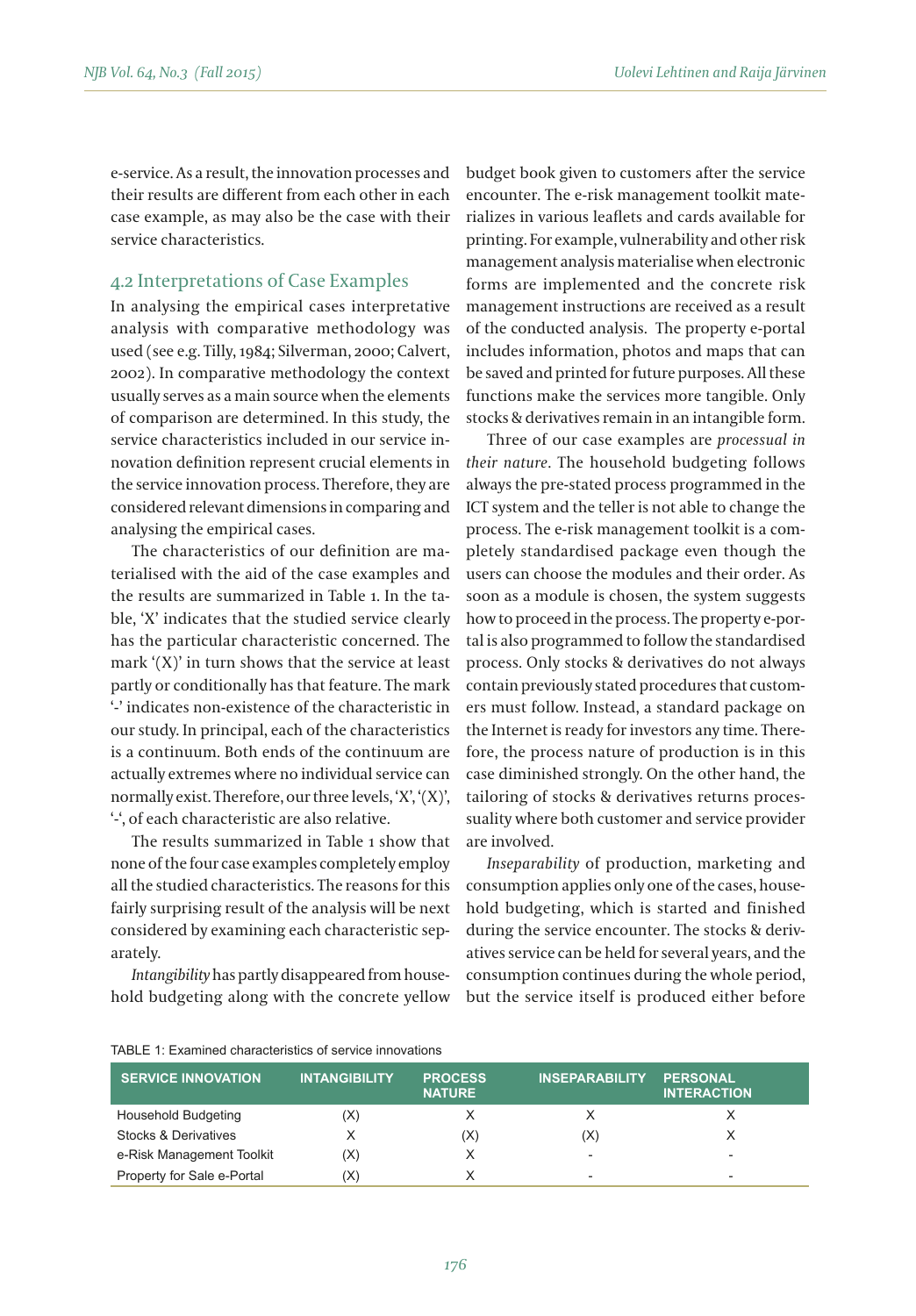customers even decide to invest in it or it may be tailored during the encounter, i.e., at the moment the investment is made. Because of the option of tailoring stocks and derivatives, inseparability may partly materialise. The e-risk management toolkit can also be 'consumed' for a long time, and the property e-portal's 'watch service' and contact requests divide the consumption and production into several mostly separate intervals.

Personal face-to-face *interaction* is included in two of the services, household budgeting and stocks & derivatives. Household budgeting is developed especially for personal interaction and stocks & derivatives involves such a complicated combination of financial instruments that professionals are usually needed to explain them to the customers, even though the most capable customers can use them as a self-service on the internet. Conversely, in the cases of the e-risk management toolkit and the property e-portal, the customers are forced to deal with machines and do everything from the beginning to the end as an automated service. The e-risk management toolkit service does not employ any personnel, so personal service is completely out of the question. In the case of the property e-portal, personal service is, however, available later on, but then it is considered a different service. In fact, if a suitable home is found, home hunters are able to request personal contact, but there is no personal service available otherwise. In the experience of our study, the requests do not always lead to any contact from a real estate agent.

The case examples show that the level of manifestation of service characteristics varies between each service innovation. When the innovation process is started, the variation should be taken into account. It should be one of the main goals of the innovation process to change the characteristics in a more effective direction. When creating innovations in areas like household budgeting and stocks and derivatives, all the four characteristics should be taken into account. The characteristics under (X) might be taken into account at a lower level.

When creating innovative e-services, process nature seems to be the most relevant characteristic from the viewpoint of innovation work. Instead, intangibility and inseparability seem to materialise less with these services than in the context of traditional services. The non-existence of personal interaction in e-services is rather interesting, because interaction is assumed to be an essential part of every service transaction.

The main conclusion of the analysis presented above is that the chosen service characteristics do not fit in completely with our empirical cases. Personal interaction - traditionally considered to essentially describe the nature of services - settles down at the zero level or close to it when electronic devices are utilised in the production of new e-services. It can be even questioned whether e-services have lost so many of the essential characteristics that they are no longer typical services. However, the two technology-based service innovations (household budgeting and stocks & derivatives) have not lost the element of interaction, even though it has been suggested by various authors (see e.g., Bitner et al., 2000).

# **5. Discussion and Conclusions**

The main objective of this article was to introduce a new definition of a service innovation that in addition to innovation characteristics, takes the most typical service characteristics explicitly into account. We consider that our definition of service innovation is quite general and comprehensive enough to function as a basis for the discussion on service innovations. Naturally, our definition is, however, only one optional definition of service innovation. With this article we also contribute by proposing that service characteristics are crucial and natural starting points and they belong to all service innovation processes whether all the characteristics or their importance change during the innovation process or not. For this reason, we strongly suggest that service characteristics should be included in any definition of service innovation.

The empirical objective was to examine and interpret two empirical case examples of technology-based service innovations, and two empirical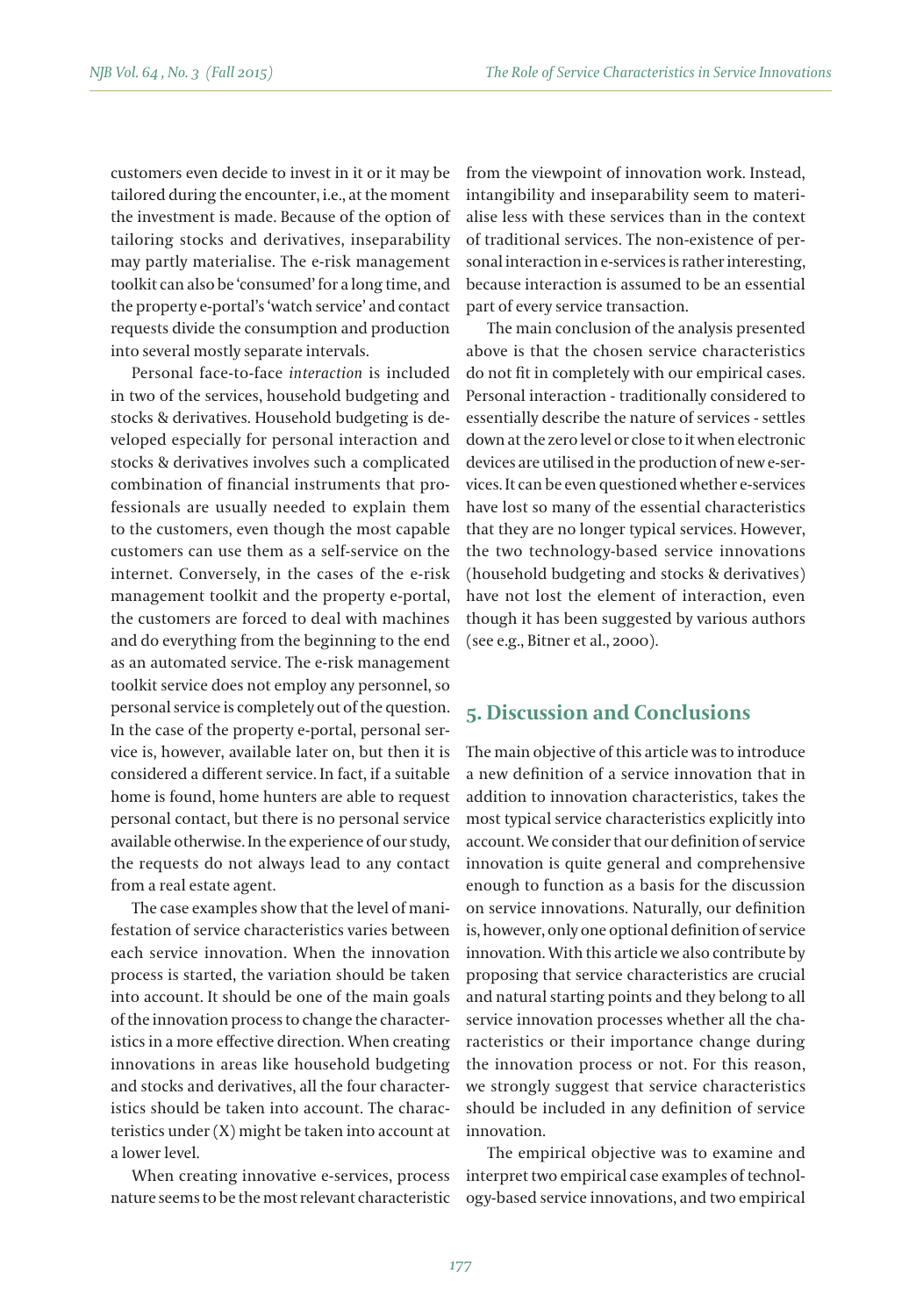case examples of e-service innovations. The empirical case examples seem to support the manifestation of our selection of service characteristics, especially intangibility and process nature. The most dramatic change seems to concern personal interaction which diminishes close to zero in connection to e-services, but exists in technology-based services. The result does not support the idea of improved effectiveness earned by the aid of service automation, which has been a popular issue in the recent years. Indeed, it is generally assumed that along with service automation, part of the staff can be moved to other operations, but our results show that human contacts will be maintained in spite of increasing utilisation of new technology. Therefore, we wonder if the most demanding and most information intensive services were suitable for total automation at all.

However, the main lesson we learned on the basis of our empirical case examples is that each service innovation is unique. Probably, we may also find more differences if we study more service innovations. In this respect, it is very important that the change of characteristics and their levels may become a significant issue in marketing research and practice because of the continuous shift towards ICT-based services. Consequently, our conclusions may be more significant in the future. In addition, many characteristics have different importance and manifestation depending on the innovation process, innovators, customers, markets and the innovative service itself. Thus, the characteristics are and will continue to be the essential basis in service innovation.

At the beginning of this article, we referred to the critique towards the traditional view of service characteristics presented by Vargo and Lusch (2004a; 2004b) and Lovelock and Gummesson (2004). These authors have also pointed out the lack of empirical research on various service characteristics. We are convinced that for the development of service innovation research, more empirical as well as theoretical studies are required from the following angles:

Basic characteristics of services: Service environments and service contents are changing, but will the main service characteristics or their importance and levels remain?

- • *Deviations between various services*: Do some characteristics fit some services better than the other? In this we refer to Lovelock and Gummesson (2004) when they pay attention to ownership/non-ownership as one characteristic that differentiates services from each other. Also, the results of the analysis of our empirical case examples support this viewpoint.
- • *Characteristics of innovation*: Even though this article concentrates mainly on elaborating the role of service characteristics in service innovations, we have no reason to underestimate the role of innovation characteristics in future research.
- Managerial implications of service characteris*tics*: When a service itself, its marketing, delivery or production processes are changed, will it lead to a major change in the importance of the different service characteristics? To what extent and when are the characteristics utilised in service innovations?
- Data: Our fairly explorative data may be sufficient for this kind of mainly conceptual and explorative article. However, more empirical and representative case examples or other type of data are required to prove more trustworthy the changing nature of service characteristics.

To be honest, it should be asked if some service innovations have already gone too far in the standardisation and automation of services. This is an especially relevant issue when taking into account that there are different market segments. Customers' attitudes and competencies cannot ever be equal in all markets, instead, they tend to be moving in a more fragmented direction.

Another important issue in the context of services is the human need for personal interaction. There are individuals in all the age segments who prefer to rely on personal services instead of automated services. This represents a challenge both to service innovation research and practice. We anticipate that in the future more and more services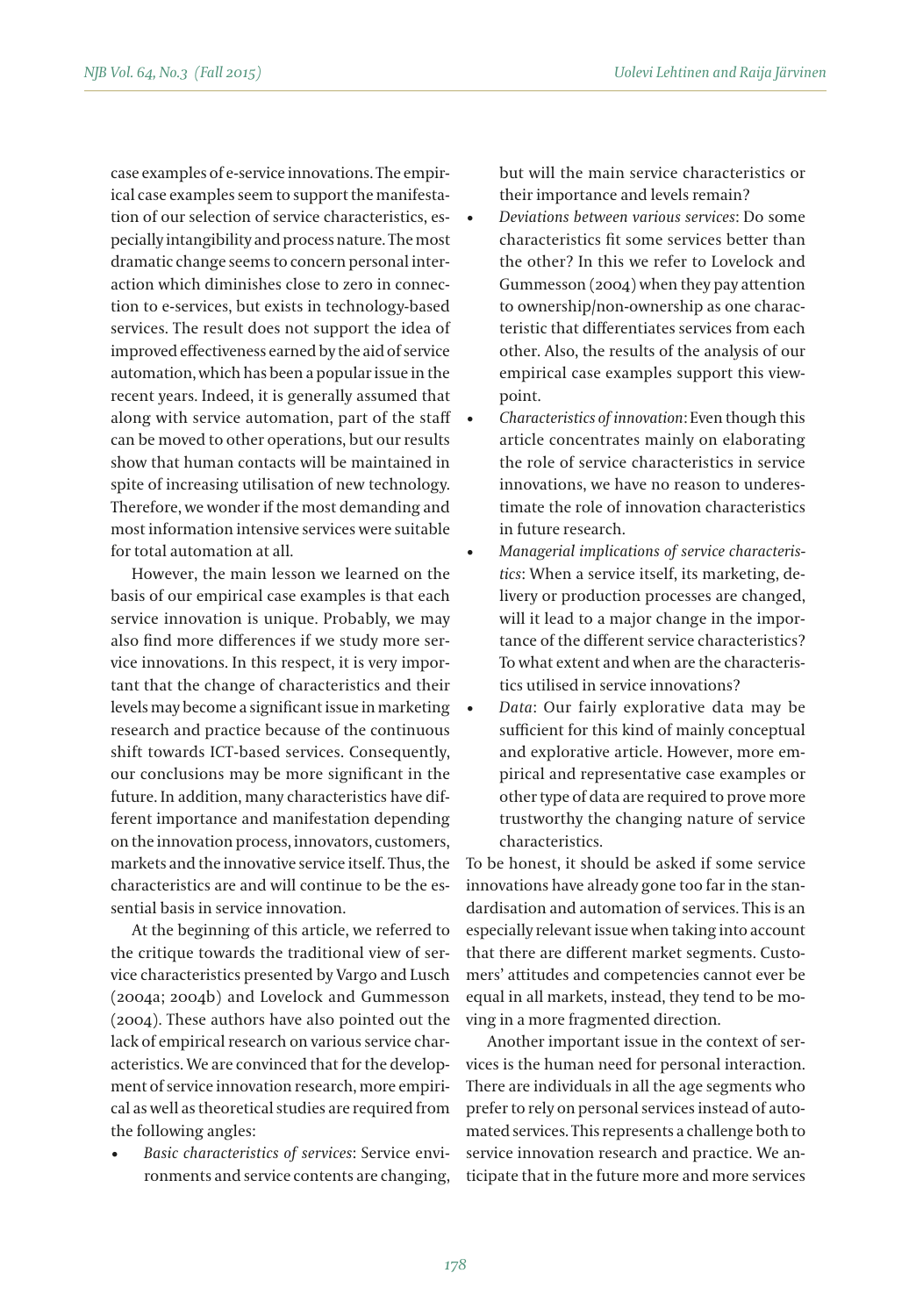will be electronised and automated, but some will return to face-to-face interaction (see Järvinen et al., 2003). This means that also from now on, services can be placed in a continuum, where totally automated services and totally personal services

are at the opposite ends or actually near the ends. However, many services between these extremes will contain an opportunity for face-to-face interaction at least in some situations.

#### **References**

- Ahonen, A. (2007). *From Complex to Simple. Designing a Customer-Friendly Electronic Insurance Servicescape*. Acta Universitatis Tamperensis No. 1257. Tampere: University of Tampere.
- Atuahene-Gima, K. (2005). Resolving the Capability-rigidity Paradox in New Product Innovation. *Journal of Marketing* 69(4), 61-83.
- Ballantyne, D., Christopher, M., & Payne, A. (1995). Improving the Quality of Services Marketing: Service (Re)design is the Critical link. *Journal of Marketing Management* 11, 7-24.
- Berry, L. L., Shankar, V., Parish, J. T., Cadwallader, S., & Dotzel, T. (2006). Creating New Markets through Service Innovation. *MIT Sloan Management Review* 47(2), 56-64.
- Bitner, M. J., Brown, S. W., & Meuter, M. L. (2000). Technology Infusion in Service Encounters. *Journal of the Academy of Marketing Science* 28(1), 138-149.
- Calvert, P. (2002). *Comparative Politics: An introduction*. Harlow: Longman.
- Cooper, R. G., & Kleinschmidt, E. J. (1994). Determinants of Timeliness in Product Development. *Journal of Product Innovation Management* 11(5), 381-396.
- Cowell, D. W. (1988). New Service Development. *Journal of Marketing Management* 3(3), 296-312.
- Curry, A. (1999). Innovation in Public Service Management. *Managing Service Quality* 9(3), 180-190.
- Dabholkar, P. (2000). Technology in Service Delivery. In Swartz, T. A., & Iacobucci, D. (Eds.), *Handbook of Service Marketing and Management*. Thousand Oaks, CA: Sage, 103-110.
- Drew, S. (1994). *Business Re-engineering in Financial Services: Strategies for Redesigning Processes and Developing New Products*. London, U.K.: Pitman.
- Edvardsson, B., Gustavsson, A., Johnson, M. D., & Sandén, B. (2000). *New Service Development and Innovation in the New Economy*. Lund: Studentlitteratur.
- Edvardsson, B., Haglund, L., & Mattson, J. (1995). Analysis, Planning, Improvisation and Control in the Development of New Services. *International Journal of Service Industry Management* 6(2), 24-35.
- Edvardsson, B., & Olsson, J. (1996). Key Concepts for New Service Development. *The Service Industries Journal* 16(2), 146-164.
- Franke, N., von Hippel, E., & Schreier, M. (2006). Finding Commercially Attractive User Innovations: A Test of Lead-User Theory. *The Journal of Product Innovation Management* 23, 301-315.
- Grönroos, C. (1991). Scandinavian Management and the Nordic School of Services Contributions to Service Management and Quality. *International Journal of Service Industry Management* 2(3), 17-25.
- Grönroos, C. (2000). Se*rvice Management and Marketing: A Customer Relationship Management Approach*. Chichester: Wiley.
- Gummesson, E. (1999). *Qualitative Methods in Management Research*. Sage Publications Inc.
- Heinonen, K. (2004). *Time and Location as Customer Perceived Value Drivers*. Helsinki: Swedish School of Economics and Business Administration.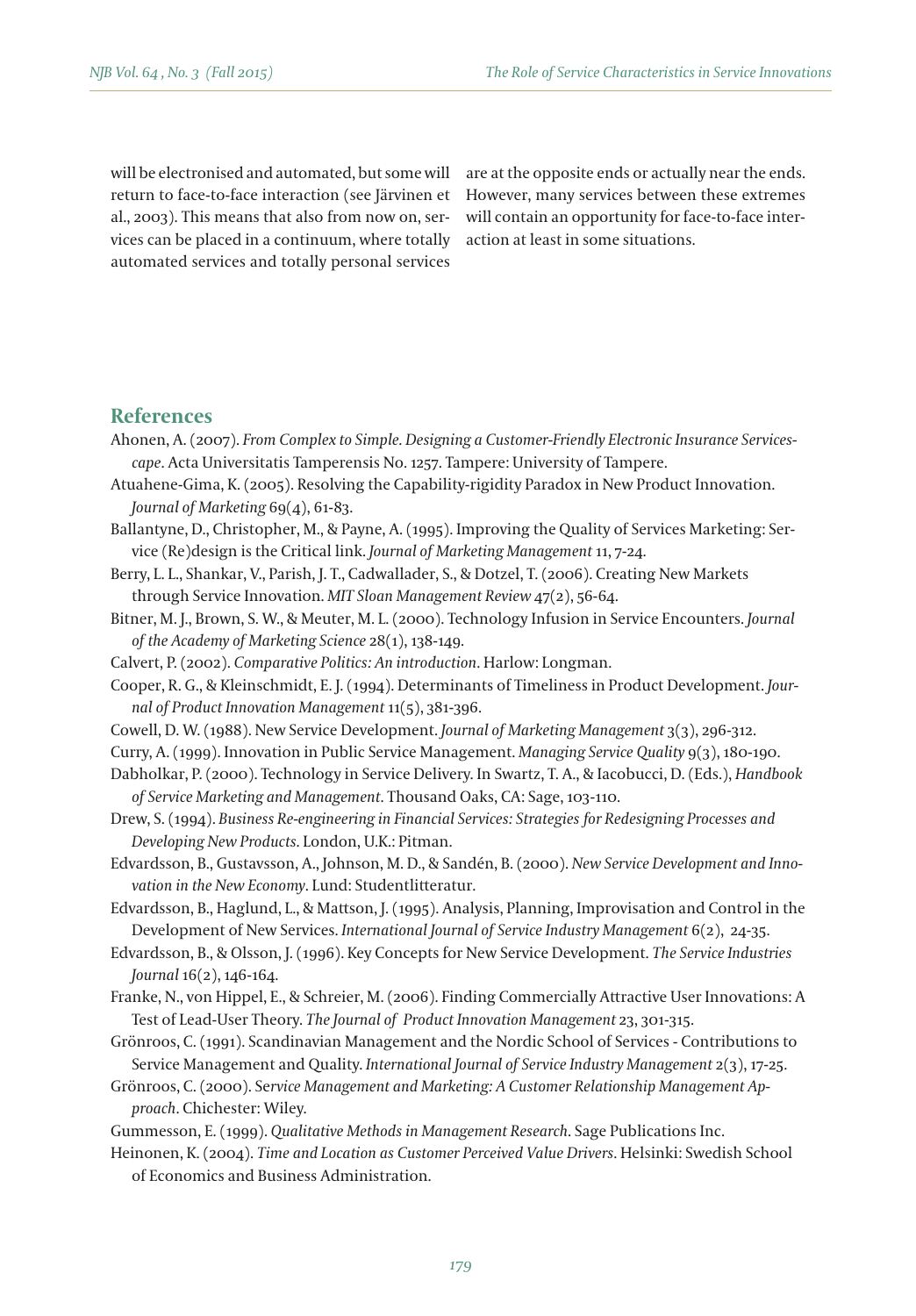- Herstatt, C., & Lettl, C. (2004). Management of Technology Push Projects. *International Journal of Technology Management* 27(2-3), 155-175.
- Hill, C. W. L., & Jones, G. R. (1998). *Strategic Management Theory: An Integrated Approach*. 4th ed. Boston: Houghton Mifflin.
- Hine, D. & Ryan, N. (1999). Small Service Firms Creating Value Through Innovation. *Managing Service Quality* 9(6), 411-422.
- Hipp, C., & Grupp, H. (2005). Innovation in the Service Sector: The Demand for Service-specific Innovation Measurement Concepts and Typologies. *Research Policy* 34(4), 517-535.
- Johne, A. (1993). Insurance Product Development: Managing the Changes. *International Journal of Bank Marketing* 11(3), 5-14.
- Johne, F. A., & Harbourne, P. (1985). How Large Commercial Banks Manage Product Innovation. *International Journal of Bank Marketing* 3(1), 54-70.
- Järvinen, R. (1998). *Service Channel Relationships: The Dyadic Relationships Between Service Producers and Service Intermediaries*. Tampere: University of Tampere.
- Järvinen, R., & Lehtinen, U. (2005). Services, e-Services and e-Service Innovations: Combination of Theoretical and Practical Knowledge. In Seppä, M., Hannula, M., Järvelin, A-M., Kujala, J., Ruohonen, M., & Tiainen, T. (Eds.), *Frontiers of e-Business Research* 2004. Tampere: Tampere University of Technology and University of Tampere, 78-89.
- Järvinen, R., Lehtinen, U., & Vuorinen, I. (2003). Options of Strategic Decision Making in Services: Tech, Touch and Customisation in Financial Services. *European Journal of Marketing* 37(5-6), 774- 795.
- Kandampully, J. (2002). Innovation as the Core Competency of a Service Organisation: The Role of Technology, Knowledge and Networks. *European Journal of Innovation Management* 5(1), 18-26.
- Lehtinen, U. (1984). On Defining Service. In C. Grönroos, & E. Gummesson (Eds.), Services Marketing: Nordic School Perspectives: Proceedings of the XIIth Annual Conference of the European Marketing Academy.
- Lehtinen, U., & Järvinen, R. (1996). Electronizing Distribution Channels: The Change Process of Industrialization, Electronicing Channels and Renewing Organizations in the Service Sector. In Ropo, A., Eriksson, P., & Hunt, J. G. (Eds.), *Global Perspectives on Processual Research on Management and Organization*. Tampere: University of Tampere, 95-115.
- Liljander, V., & Strandvik, T. (1995). The Nature of Customer Relationships in Services. In Swartz, T., Bowen, D. E., & Brown, S. W. (Eds.), *Advances in Services Marketing and Management*. Greenwich: JAI Press, 141-167.
- Lovelock, C. H. (2001). *Services Marketing: People, Technology and Strategy*. Upper Saddle River, NJ: Prentice Hall.
- Lovelock, C., & Gummesson, E. (2004). Whither Services Marketing? In Search of a New Paradigm and Fresh Perspectives. *Journal of Service Research* 7(1), 20-41.
- Lovelock, C. H., Wirtz, J., & Keh, H. T. (2002). *Services Marketing in Asia: Managing People, Technology and Strategy*. Singapore: Prentice Hall.
- Menor, L. J., Tatikonda, M. V., & Sampson, S. E. (2002). New Service Development: Areas for Exploitation and Exploration. *Journal of Operations Management* 20(2), 135-157.
- Morgan, R. E., Cronin, E., & Severn, M. (1995). Innovation in Banking: New Structures and Systems. *Long Range Planning* 28(3), 91-100.
- Nordman, C. (2004). *Understanding Customer Loyalty and Disloyalty: The Effect of Loyalty-supporting and -repressing Factors*. Helsinki: Swedish School of Economics and Business Administration.